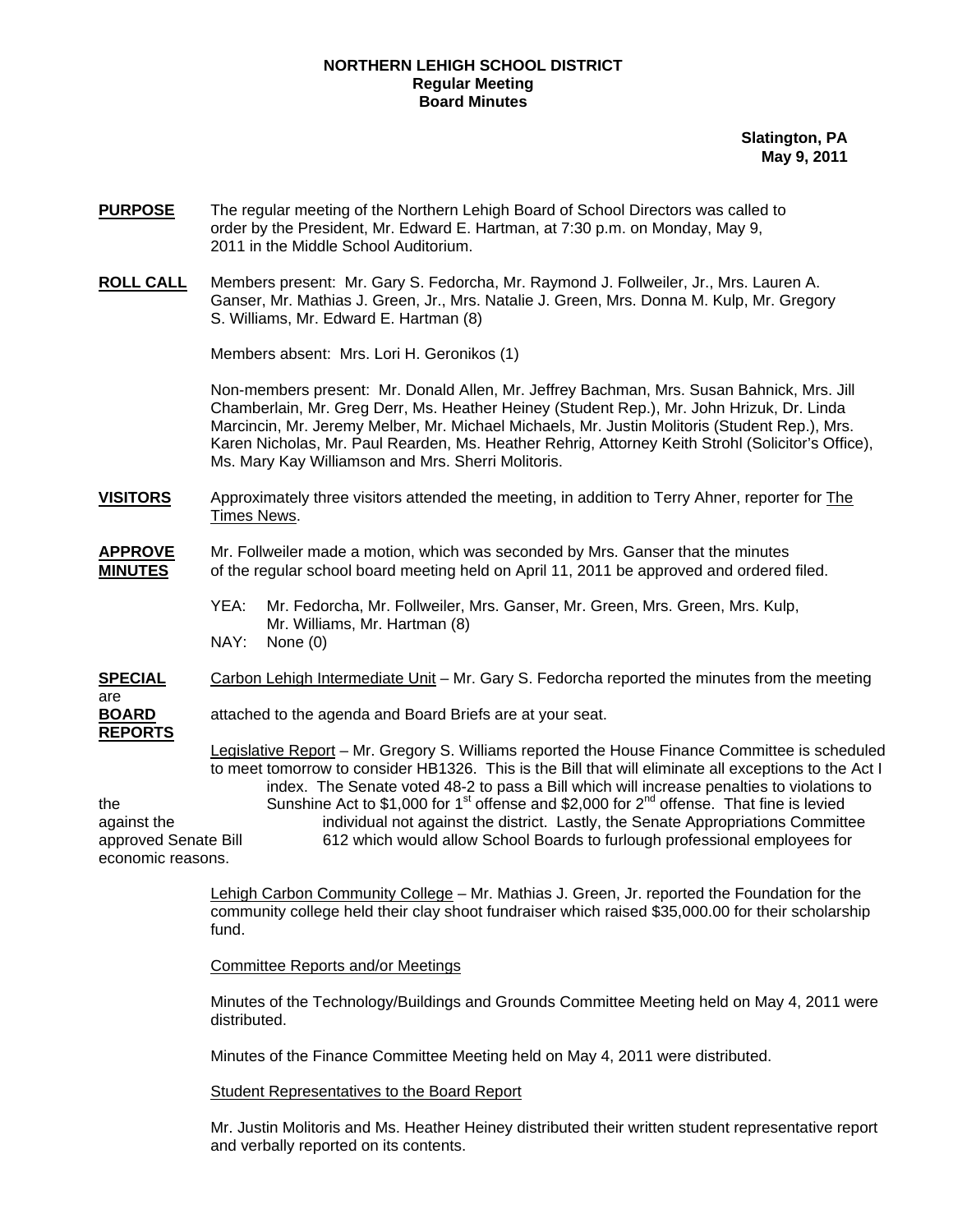Federal and Other Programs Update – Mrs. Karen A. Nicholas shared with the Board that she received a letter from Community Services for Children stating that although they had recently advised the district they would be willing to continue the Pre-K Head Start Program at Peters **SPECIAL** Elementary for the 2011-2012 school year without financial support from the district, they have now **BOARD** decided that they would not be able to continue with this venture.

**REPORTS**

**(cont.)** Mr. Williams asked if the district has evaluated the cost to run the program without supplying transportation. Mr. Williams stated that this is an extremely successful and instrumental program in the district over the past 6 years and he feels this merits discussion amongst the Board before we decide to just discontinue offering this program.

> Mrs. Nicholas stated the Accountability Block Grant covered \$65,000.00 for classroom expenses and there was an additional \$25,000.00 for transportation.

Mrs. Green asked if there was not a Head Start Program available in our district, are our residents allowed to go to a Head Start Program in another area.

Mrs. Nicholas stated they are eligible to attend another Head Start Program and there is a program at LCTI, but there is no transportation involved and parents must transport their students.

Mrs. Green asked if in the past all students that attended the Head Start Program at Peters Elementary used the transportation service and do we have numbers on how many students were enrolling in the program for next year.

 Mrs. Nicholas stated that all students were transported to Peters Elementary in the past and to her knowledge next years program is fully enrolled and there is a waiting list.

 Mr. Hartman asked if in other bigger districts Community Services for Children will continue to run the programs there.

 Mrs. Nicholas stated that they will continue to fund the program in Allentown School District as well as Bethlehem School District. She stated that she believes there are 175 students in the program within those districts.

 Mr. Williams stated that our relationship with Community Services for Children was unique in that it was a collaborative between them and the district. The understanding was the program would continue as long as the district was able to help fund half the program.

 Business Manager's Report – Mr. Jeremy G. Melber stated Governor Corbett's budget will be going to the Appropriations Committee in the House. The Republican controlled Appropriations Committee is going to be increasing the basic education subsidy amount for all school districts to at least the 2008-2009 levels. It doesn't mean any more money for Northern Lehigh because our subsidy is already above the 2008-2009 levels. We are also hearing that the Appropriations Committee will be putting \$100,000,000.00 back into the Accountability Block Grant which equated roughly to about \$139,000.00 for next year. If the Appropriations Committee does approve it, Governor Corbett must sign off on it.

 Mr. Melber stated the 2011-2012 school district proposed budget is on the agenda for approval this evening. Once approved this evening it will be locked in at a 0% increase, no economic furloughs, no salary freezes and no major program cuts. Mr. Melber addressed the board concerning particular line items within the budget.

 Mr. Williams asked if we do see a restoration of \$139,000.00 for the Accountability Block Grant funds, he would like that money to be put in to restore the Pre-K Head Start Program assuming Community Services for Children is still willing to fund their half of the program.

 Mr. Melber stated that one problem with that is we are still losing \$348,000 in the ABG from funding received last year and a big chunk of that money was paying for full day kindergarten which will now have to come out of the general fund money. He stated that these are just early numbers that we are receiving and we are not even sure that Governor Corbett will go along with any recommendations from the Appropriations Committee.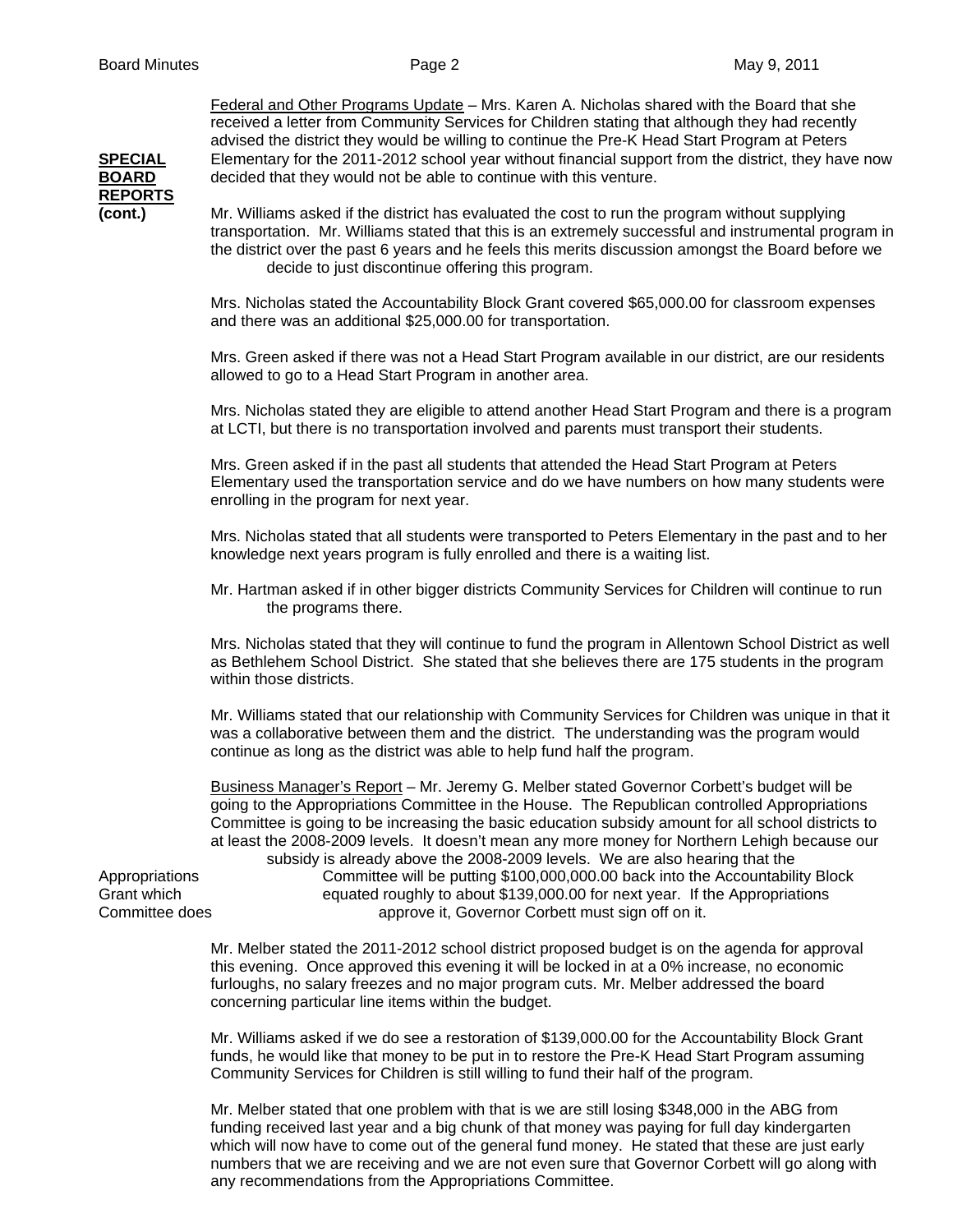Mr. Williams stated that up until this evening he agreed with what was being said but with the loss of this program, he can not agree with the statement, "no significant program cuts" because from his stand point, cutting of the Pre-K Head Start Program is a major program cut and will have a **SPECIAL** negative budgetary impact on this district moving forward. If the ABG in restored, why wouldn't **BOARD** we want to save a program that was as successful as this program has been. **REPORTS (cont.)** Mr. Melber said that our budget is underweighted in Charter School and Special Education costs already. He didn't put significant increases in there because we do not know what the projections are going to be next year and because we do not want to over inflate an already very tight budget. Our Charter School Budget for secondary education is budgeted at \$60,000.00 for this current year and we are approaching \$100,000.00. We did increase that budget slightly in the 2011-2012 school year however, with Charter School Reimbursements going away we could be severely under budgeted by anywhere from \$100,000-\$150,000 under next year. He does believe that we have growth other places to offset a deficit if that would occur however, by getting 40% of grant money back, we were cut over \$1,000,000.00. This \$139,000.00 is an early projection and we really are not sure how much we will be getting back. He's guessing we will probably not be getting the full \$139,000.00 back when all the numbers are run and divided up across all school districts.

> Mrs. Kulp stated that she understands where Mr. Williams is coming from but she is concerned about getting the most bang for our bucks and she feels that will come by investing that money into the full day kindergarten program which will effect more students.

 Mrs. Green stated that the district is very fortunate in that we were able to keep our full day kindergarten program where many school districts had to cut the program.

Superintendent's Report – Mr. Michael W. Michaels

Mr. Michaels stated that May 2-6 was National Teacher Appreciation Week and he thanked them for the wonderful job they do with the students in our district.

Mr. Michaels stated that today he received a phone call from a State Senator in York PA asking questions about how we do business in Northern Lehigh and then a little while later we received a phone call from the Governor's Office. The Governor's Office wanted to commend the School Board, Business Manager, Faculty and Staff of Northern Lehigh for getting it right with the budget. The Governor will be sitting down this week with Mr. Michaels and Mr. Melber to talk about how the budget was put together.

Mr. Michaels stated that he is most pleased with Northern Lehigh. We still have a great number of issues that we have to work out. We have to figure out if we get any money back form the Governor, where are we going to put it to get the biggest bang for our kids. In talking to the Governor's Office he did make it very clear that we are still under funded.

Mr. Hartman reported that an executive session was held prior to tonight's meeting to discuss personnel issues.

**PERSONNEL** Mrs. Kulp made a motion, which was seconded by Mr. Fedorcha, that the Board of Education approves the following personnel items:

Family Approve the request of employee #2630 to take a Family Medical Leave beginning on or about Medical June 8, 2011. Employee plans to return to current teaching position upon release from their Leaves attending physician on or about August 22, 2011.

> Approve the request of employee #4930 to take a Family Medical Leave beginning on May 16, 2011. The employee will be using ten accumulated sick days in conjunction with the Family Medical Leave. Employee's intention is to return to their current teaching position upon medical release from their attending physician.

> Approve the request of employee #3655 to take a Family Medical Leave beginning on May 18, 2011. The employee will be using accumulated sick days, emergency days and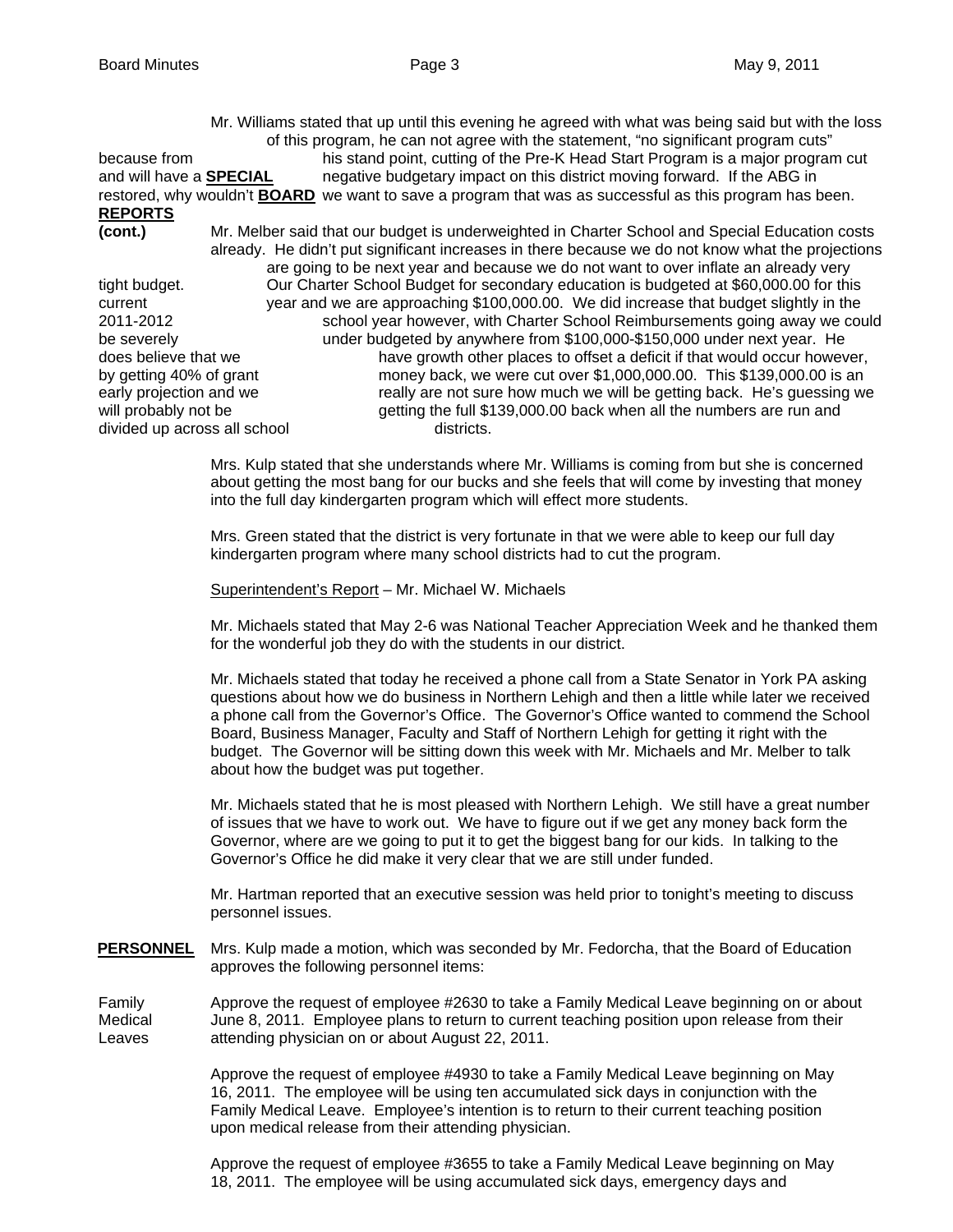vacation days in conjunction with the Family Medical Leave. Employee's intention is to return to their current position upon medical release from their attending physician.

| <b>PERSONNEL</b><br>(cont.)        |                                                                                                                                                                                                                                                                            |  |  |
|------------------------------------|----------------------------------------------------------------------------------------------------------------------------------------------------------------------------------------------------------------------------------------------------------------------------|--|--|
| <b>Retirements</b><br>K. Heiser    | Accept the retirement resignation of Kathleen Heiser from her position as High School<br>Library Aide, effective the end of the work day, June 17, 2011. At this time she will begin<br>her retirement from the Northern Lehigh School District after 20 years of service. |  |  |
| Substitute<br>Instructional        | Approve the following substitute teachers for the 2010-2011 school year at the 2010-2011<br>substitute teacher rates as approved on the Supplementary Personnel Salary Schedule:                                                                                           |  |  |
|                                    | Debra Lakatosh - Spanish & French<br>Amber Kuntz* - Elementary & Special Education<br>Kaitlin Parliman - General Science<br>*Pending verification of missing personnel file items                                                                                          |  |  |
|                                    | YEA:<br>Mr. Fedorcha, Mr. Follweiler, Mrs. Ganser, Mr. Green, Mrs. Green, Mrs. Kulp,<br>Mr. Williams, Mr. Hartman (8)<br>NAY:<br>None $(0)$                                                                                                                                |  |  |
| <b>POLICY</b>                      | Mrs. Ganser made a motion, which was seconded by Mr. Williams, that the Board of<br>Education approves the following policy item:                                                                                                                                          |  |  |
|                                    | Approve the recommendation of the administration that, effective August 29, 2011, school<br>lunch prices are increased as follows:                                                                                                                                         |  |  |
|                                    | Elementary Schools - from \$2.10 to \$2.15<br>Middle School & High School - from \$2.35 to \$2.40<br>Adult Lunches - from \$3.80 to \$3.85                                                                                                                                 |  |  |
|                                    | Mrs. Kulp stated that the Board of Education is not looking to increase the cost of our student<br>lunches; we are being mandated by the State to do this.                                                                                                                 |  |  |
|                                    | YEA:<br>Mr. Fedorcha, Mr. Follweiler, Mrs. Ganser, Mr. Green, Mrs. Green, Mrs. Kulp,<br>Mr. Williams, Mr. Hartman (8)<br>NAY:<br>None $(0)$                                                                                                                                |  |  |
| <b>FINANCIAL</b>                   | Mr. Green made a motion, which was seconded by Mrs. Ganser, that the Board of Education<br>approves the following financial items including the appointment of Mrs. Donna Kulp as Treasurer<br>for the 2011-2012 school year.                                              |  |  |
| Financial<br>Reports               | Approve the Following Financial Reports:<br>General Fund March & April 2011<br>NLMS Student Activities Account month of April 2011<br>NLHS Student Activities and Scholarship Acct for the month of April 2011                                                             |  |  |
| List Of<br><b>Bills</b>            | Approve the Following List of Bills:<br>General Fund month of April & May 2011<br>Cafeteria Fund month of April 2011<br>Athletic Fund month of April 2011<br>Refreshment Stand month of April 2011<br>Construction Fund month of April 2011                                |  |  |
| Supplemental<br>Salary<br>Schedule | Approve the Supplemental Personnel Salary Schedule for the 2011-2012 school year<br>as presented.                                                                                                                                                                          |  |  |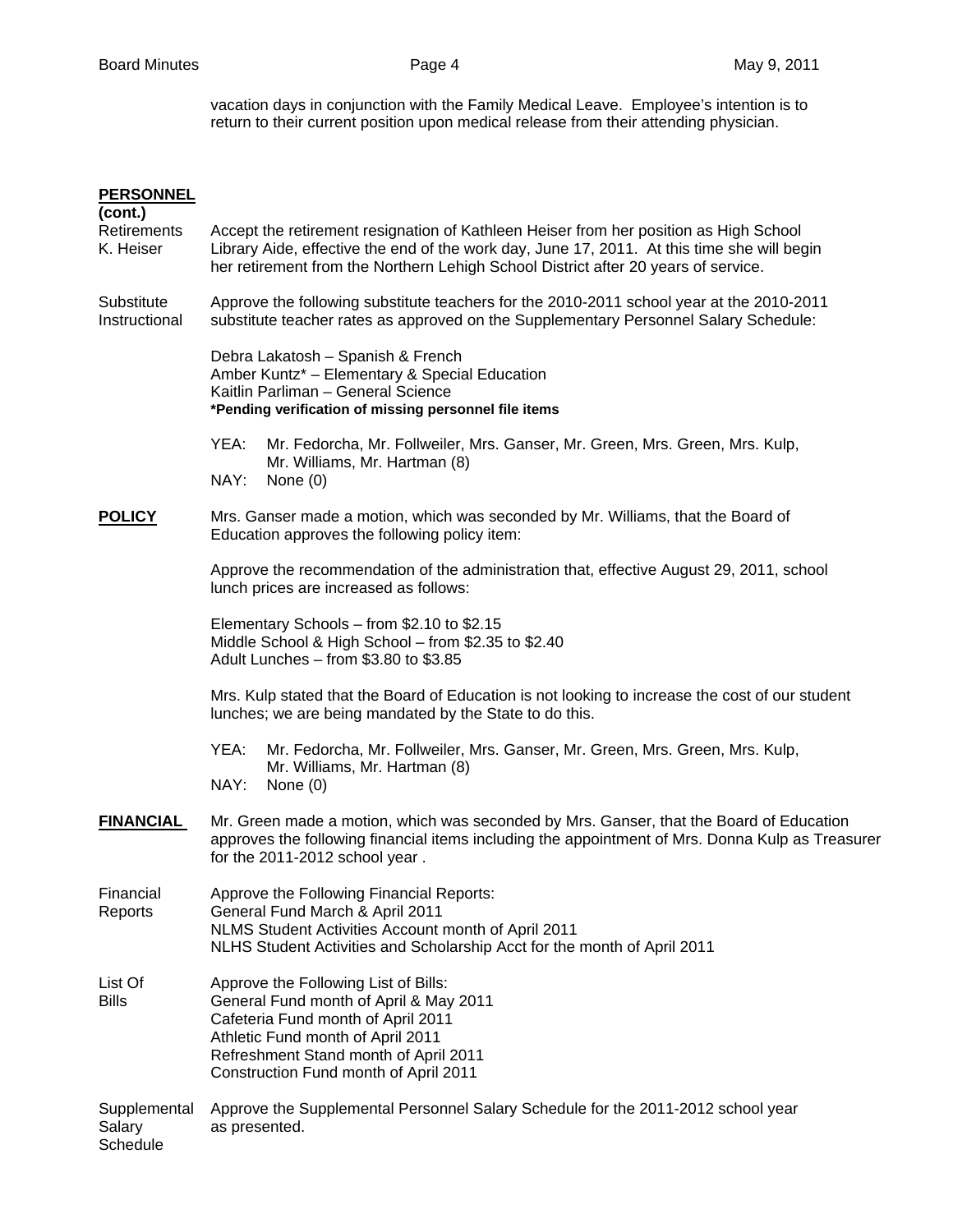Sweet, Approve to appoint Sweet, Stevens, Williams & Katz, LLP as special counsel for the 2011-<br>Stevens. 2012 school year. The hourly rate for non-routine matters will be \$185.00 per hour. The Stevens, 2012 school year. The hourly rate for non-routine matters will be \$185.00 per hour. The Williams & rate for routine or general advice will be \$140.00 per hour. There is no increase over last Katz, LLP year's rates.

| <b>FINANCIAL</b>                                                                       |                                                                                                                                                                                                                                                                                                                                                                                                                                                                                                                                                              |  |  |  |
|----------------------------------------------------------------------------------------|--------------------------------------------------------------------------------------------------------------------------------------------------------------------------------------------------------------------------------------------------------------------------------------------------------------------------------------------------------------------------------------------------------------------------------------------------------------------------------------------------------------------------------------------------------------|--|--|--|
| (cont.)<br>Sports<br>Physicals<br>Co-payment                                           | Approve the co-payment amount for student athletes receiving a sports physical from OAA<br>during the 2011-2012 school year at a cost of \$5.00 per student in accordance with school<br>board policy #122.                                                                                                                                                                                                                                                                                                                                                  |  |  |  |
| Western Pest<br><b>Services</b><br>Agreement                                           | Approve a three year service agreement (July 1, 2011 - June 30, 2014) with Western<br>Pest Services for pest control service at all 4 buildings in the amount of \$255.00 per<br>month for years one and two (\$3,060.00 per year) and \$265.00 per month for year<br>three (\$3,180.00).                                                                                                                                                                                                                                                                    |  |  |  |
| Election of<br>Treasurer                                                               | Election of a Treasurer for the 2011-2012 fiscal year, as required by Section 404 of the<br>Pennsylvania School Code of 1949, as amended.                                                                                                                                                                                                                                                                                                                                                                                                                    |  |  |  |
|                                                                                        | <b>RECOMMEND</b> That the Board of Education elects Mrs. Donna M. Kulp as Treasurer for the<br>2011-2012 fiscal year, effective July 1, 2011 through June 30, 2012.                                                                                                                                                                                                                                                                                                                                                                                          |  |  |  |
|                                                                                        | YEA:<br>Mr. Fedorcha, Mr. Follweiler, Mrs. Ganser, Mr. Green, Mrs. Green, Mrs. Kulp,<br>Mr. Williams, Mr. Hartman (8)<br>NAY:<br>None $(0)$                                                                                                                                                                                                                                                                                                                                                                                                                  |  |  |  |
| CORR-<br><b>ESPON-</b><br><b>DENCE</b>                                                 | Mr. Williams received a letter from PSERS stating that if anyone is interested in getting elected<br>to be the School Board Member Representative on that Board they should let Mr. Williams know.                                                                                                                                                                                                                                                                                                                                                           |  |  |  |
|                                                                                        | Mr. Williams stated that PlanCon I was reviewed and approved by PDE.                                                                                                                                                                                                                                                                                                                                                                                                                                                                                         |  |  |  |
| <b>INFOR-</b><br><b>MATION</b>                                                         | Minutes of the Lehigh Career & Technical Institute Joint Operating Committee meeting held<br>on March 23, 2011.                                                                                                                                                                                                                                                                                                                                                                                                                                              |  |  |  |
|                                                                                        | Minutes of the Carbon Lehigh Intermediate Unit #21 Board of Directors meeting held on March<br>21, 2011.                                                                                                                                                                                                                                                                                                                                                                                                                                                     |  |  |  |
|                                                                                        | Minutes of the Lehigh Carbon Community College Board of Trustees meeting held on March 3,<br>2011.                                                                                                                                                                                                                                                                                                                                                                                                                                                           |  |  |  |
| <b>ADOPTION</b><br><u>OF</u><br><b>PROPOSED</b><br><b>FINAL</b><br>of<br><b>BUDGET</b> | Mr. Fedorcha made a motion, which was seconded by Mrs. Ganser, that the Board of Education<br>approves the proposed final budget and legal notices as presented:                                                                                                                                                                                                                                                                                                                                                                                             |  |  |  |
|                                                                                        | It is recommended that the Board of Education adopts the proposed general fund final budget                                                                                                                                                                                                                                                                                                                                                                                                                                                                  |  |  |  |
|                                                                                        | the Northern Lehigh School District for the 2011-2012 school year in the amount of \$28,537,458.00.                                                                                                                                                                                                                                                                                                                                                                                                                                                          |  |  |  |
| <b>FOR</b><br>2011-2012                                                                | The preliminary budget is adopted with a 0 mill increase for Lehigh and Northampton Counties.                                                                                                                                                                                                                                                                                                                                                                                                                                                                |  |  |  |
| Legal<br>Notice                                                                        | Authorize the Secretary to publish a Legal Advertisement notifying every resident or inhabitant<br>within the territorial limits of the school district of Northern Lehigh attaining eighteen (18) years of<br>age, and every resident or inhabitant in said school district to notify the proper Per Capita Tax<br>Enumerator within twelve (12) months of his or her becoming a resident or inhabitant, in<br>accordance with the School Laws of Pennsylvania, Section 680, as amended June 16, 1972, Act<br>138. The assessors to contact are as follows: |  |  |  |
|                                                                                        | <b>BOROUGH OF WALNUTPORT</b><br>Annette Lacko - Borough Secretary<br>Walnutport Borough Building                                                                                                                                                                                                                                                                                                                                                                                                                                                             |  |  |  |

417 Lincoln Ave. Walnutport, PA 18088